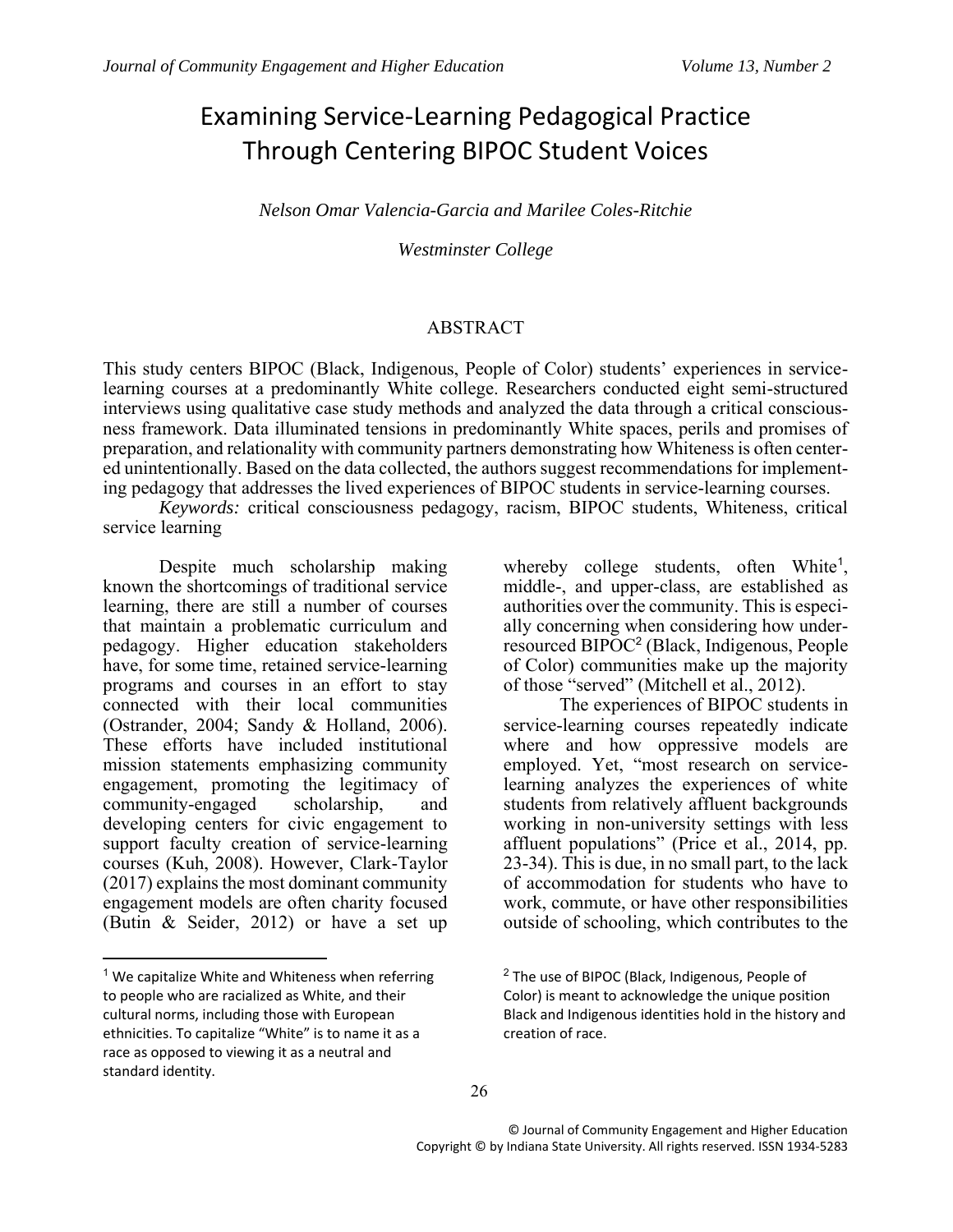longstanding reputation of service learning as the "Whitest of the White" (Butin, 2006, p. 482; Price et al., 2014). The effort to create and maintain community engagement courses is backed by the understanding that it benefits students with leadership and communication skills, but little attention is devoted to exploring if and how service-learning courses can empower students to become more socially aware of systemic and societal issues (Mitchell & Donahue, 2009). Many servicelearning courses use the language of community engagement with the end goal of student learning for future success, as opposed to goals that include how the community partner can also benefit (Clifford, 2017; Wollschleger et al., 2020).

# **Pedagogy of Whiteness**

Scholars have researched how Whiteness continues to be centered in service learning's curriculum, pedagogy, and practices (Bocci, 2015; Endres & Gould, 2009; Mitchell et al., 2012). This study utilizes Whiteness, the idea that people racialized as White and their customs, culture, and beliefs operate as the standard by which all other groups are compared. The researchers align with Mitchell et al. (2012) and further contextualize Whiteness as a pedagogy, in service learning, that places White racial<br>identity above BIPOC students and identity above BIPOC students and community partners. This framework demonstrates how Whiteness becomes a "racial perspective or a world-view....<br>supported by material practices and supported by material practices and institutions" (Leonardo, 2002, pp. 31-32). Whiteness informs why underprepared students enter local communities with their biases, a saviorism or authoritative sense of self, and a general lack of understanding of societal issues (Endres & Gould, 2009; Mitchell, 2008). When BIPOC students enroll in courses designed around a pedagogy of Whiteness, they often report "feelings from tokenism and alienation, to becoming cultural translators, to describing their satisfaction of 'giving back,' to critically inserting their own ideas as feedback to change the way the

classes are structured" (Price et al., 2014, p. 27). BIPOC students cannot engage in Whiteness the way White students can, which is why their experiences, when shared, may point to how prevalent the pedagogy of Whiteness is in service learning even when the intentions of instructors are based in critical service learning (CSL) practices (Mitchell & Donahue, 2008; Mitchell, 2008).

It is important to acknowledge the similarities and distinctions between the treatment of BIPOC students and community partners, as work to undo the pedagogy of Whiteness takes place in and outside the classroom (Mitchell et al., 2012; Paris & Alim, 2014). Scholars regularly critique service learning by locating the practice of Whiteness (Bocci, 2015; Green, 2003, 2011; Mitchell, 2012; Munoz et al., 2019; Novick et al., 2011). More recently, some scholars in civic engagement literature have shifted focus from decentering Whiteness to exploring how BIPOC identities and cultures can be centered and the significance of this to critical practices (Paris & Alim, 2014). By centering BIPOC students' voices, the problematic issues and promising alternatives that benefit BIPOC students and community partners and, by extension, White students, are illuminated.

# **Critical Consciousness Pedagogy**

The concepts of critical consciousness pedagogy (Freire, 1973; hooks, 2003), critical service learning (Boyle-Baise & Langford, 2004; King, 2004; Mitchell, 2008), and culturally sustaining pedagogy (CSP) (Paris & Alim, 2014) informed this study. Critical pedagogy (Greene et al., 2009; Freire, 1973; hooks, 2003) asserts that teaching should push students to examine power relations in their communities and courses by promoting authentic dialogue and social change within those contexts. Additionally, culturally sustaining civic engagement pedagogy is rooted in an understanding that all people are members of multiple, overlapping societies, and that this should inform how instructors engage with students in the learning process (Kuttner, 2016). On combining critical and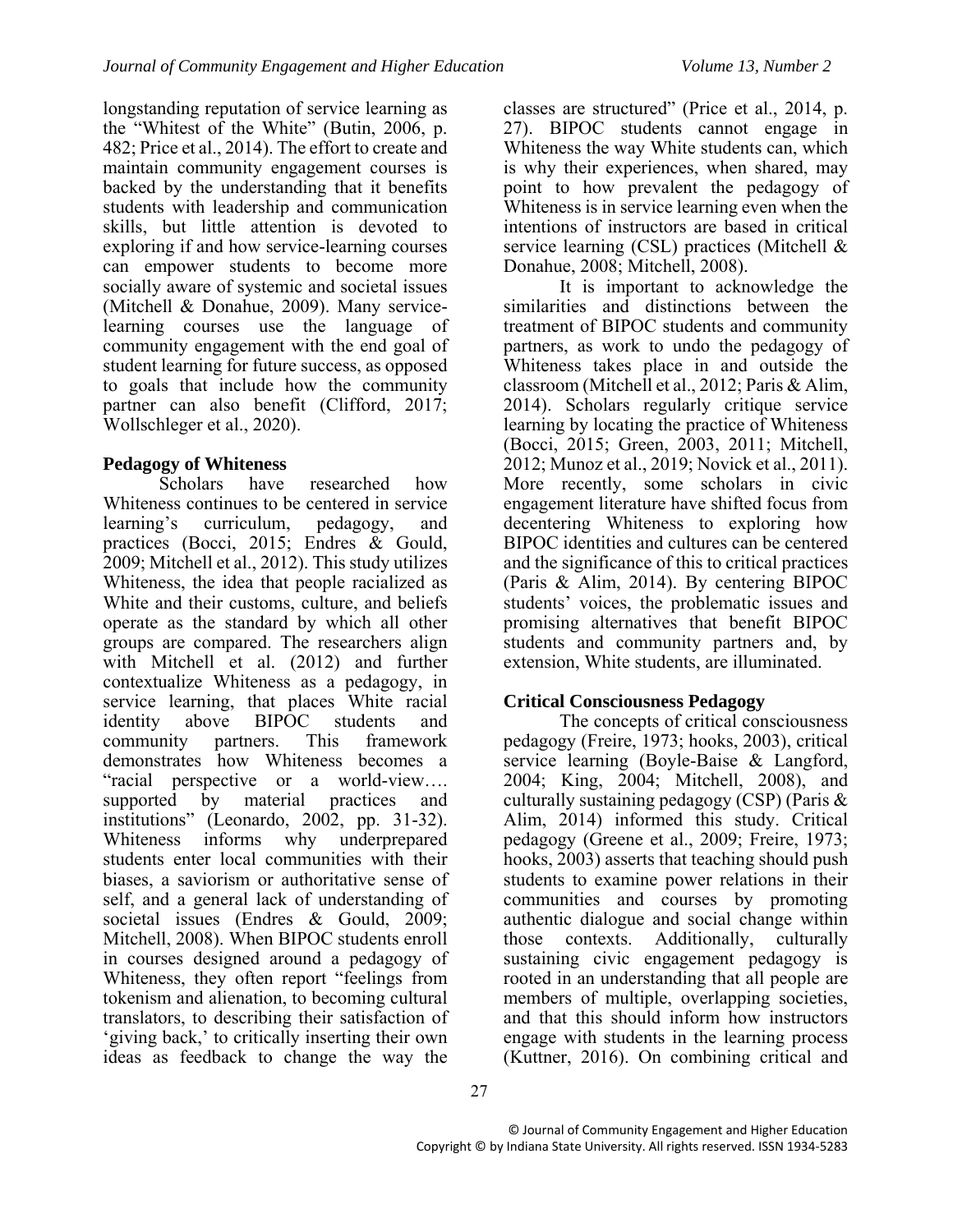culturally sustaining pedagogy, Paris and Alim (2014) further explain that BIPOC students should not be expected to have an extensive awareness of power relations in their communities, as they, just like White students with Whiteness, have a lot to unpack in the historical, racial, and social makeup of their identities. The assumption that BIPOC students have this innate ability lends to the centralization of Whiteness, as there is less urgency in teaching BIPOC students to deconstruct what their identities mean in the context of their own society. Another important move away from Whiteness and toward critical consciousness is to transform conversations on Whiteness in servicelearning courses to acknowledge BIPOC lived experiences. Leonardo (2002) explains BIPOC students "benefit from an education that analyzes the implications of Whiteness," since "their colorness is relational to [Whiteness]" (p. 31). In this way, instructors should question what knowledge they strive to teach, for who, and why. Even critical concepts can "empower or oppress," depending on how they are implemented in the classroom (Winans-Solis, 2014, p. 619).

Some characteristics of critical and culturally sustaining pedagogy include critical self-reflection for students, educators, and community partners based on their lived<br>experiences, well-designed interactive well-designed interactive projects, engaging discussions, and authentic assessments rooted in the community partner experience. How these components are employed is another key factor in determining how service-learning courses can be empowering or oppressive for BIPOC students. The "starting point" of a movement away from the pedagogy of Whiteness to critical consciousness pedagogy is within the experiences and voices of students. CSL must "confirm and legitimate the knowledges and experiences through which students give meaning to their everyday lives" (Giroux et al., 1989, p. 235).

Therefore, the primary questions of this study were:

1. What are BIPOC students' experiences in service-learning courses at a predominately White institution?

2. How does centering BIPOC students' experiences illuminate Whiteness in the courses?

## **METHODOLOGY**

## **Case Study Context**

This research implemented case study methods defined by Yin (2003) as "an empirical inquiry that investigates a contemporary phenomenon within its real-life context" (p. 13). The case study focused on perspectives of BIPOC students who enrolled in courses with a service-learning component. The study takes place at a private, non-denominational college in the Intermountain West with primarily White faculty. Its undergraduate enrollment is just under 2,000 students, and the campus is located in an urban setting. The racial diversity of the college is Black, (2%); Asian, (3%); Latinx, (11%); International, (non-citizen, 5%); Multiracial, (5%); American Indian, (1%); White, (70%), Unknown, (4%). The college encourages service learning in courses and supports the projects with a stipend through their civic engagement office. The courses described in the study have a service-learning component ranging from first-year learning communities, courses from a program for first-generation, underrepresented students, and other subject oriented courses. Not all service-learning courses at the college involve children/youth, but those that were identified from our interviews did. The office of civic engagement offers professional development opportunities on a volunteer basis, but no professional development is required to implement service learning.

The two researchers who conducted this study are (1) a college student/researcher, Valencia-Garcia, who has taken servicelearning courses, and (2) the Faculty Fellow for Civic Engagement/Education Faculty member, Coles-Ritchie. In the paper, we apply participant observation methods in that Valencia-Garcia participated in service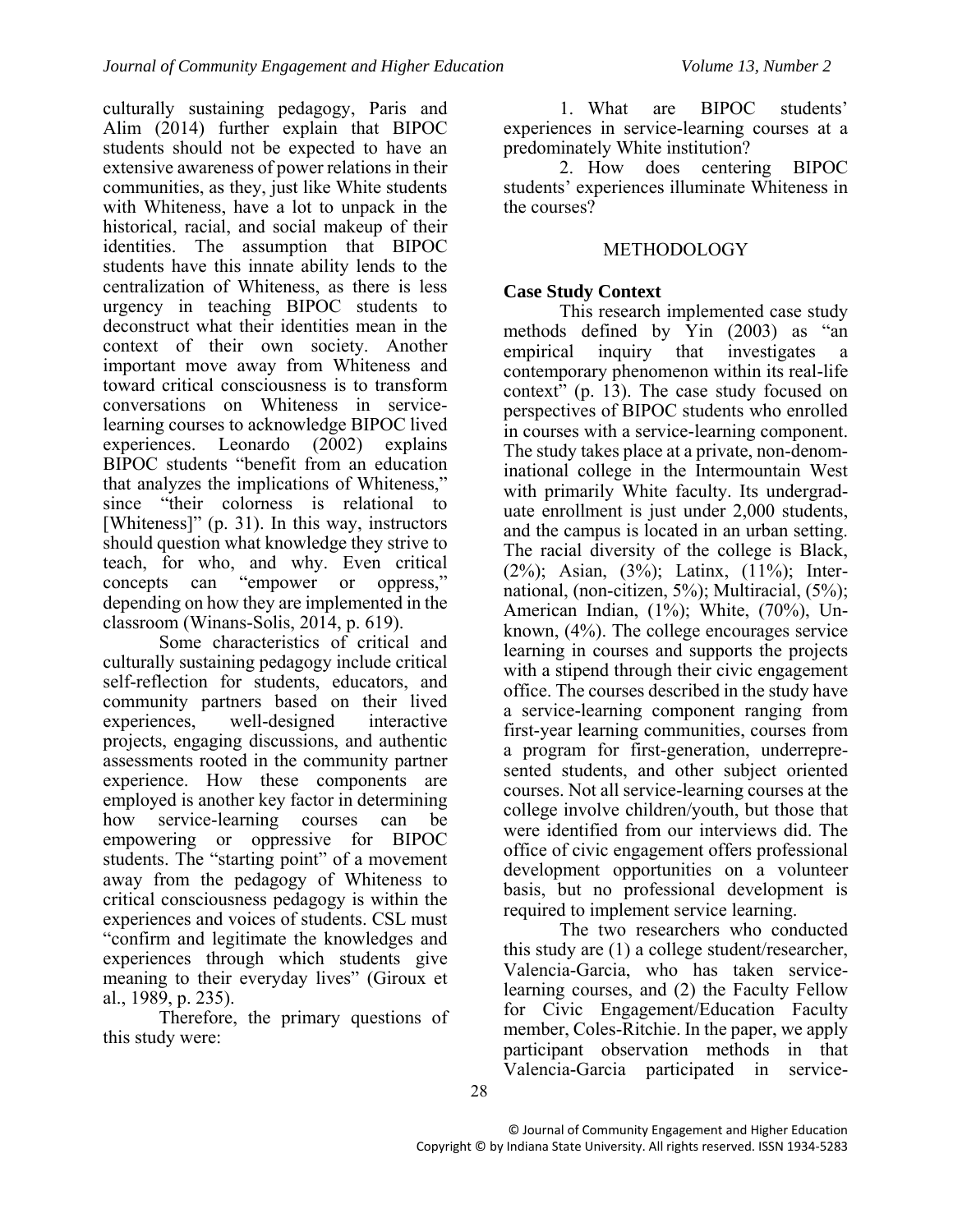learning courses and Coles-Ritchie interviewed him about his experience, and Coles-Ritchie taught a service-learning course referenced by students in their interviews. As such, we will use first person pronouns to describe the research. Participant observation allows for an insider perspective into a context by allowing researchers the opportunity to experience with participants during those natural situations that comprise the events studied (Dewalt & Dewalt, 2010). Like all researchers in the education field, Coles-Ritchie and Valencia-Garcia come to this context with previous experiences and lived history. Through carefully examining how they came to this setting and interacted with these participants, they have placed themselves in the multilayered contexts of the research (Fine, 1994). Valencia-Garcia is a male-identifying, second-generation, workingclass mestizo Mexican-American seeking to understand college students' experiences with identities similar to his own. Coles-Ritchie is

a daughter of a European immigrant whose home language was not English, a teacher of diverse language learners (DLLs) in various contexts, and a privileged, middle-class White female. This positionality afforded the authors the opportunity to analyze the data from two unique perspectives based on student/faculty, male/female, and White/BIPOC identities.

# **Participants**

We obtained a list of students from the college's civic engagement office who identified as BIPOC students and had enrolled in a course/s that had a service-learning component. From that list, we sent emails out asking who would be willing to be interviewed and contacted those willing (see Table 1). Valencia-Garcia interviewed and transcribed the 30-65 minute, semi-structured interviews with exception of the interview that Coles-Ritchie did with him as a participant. Note that we used the identity markers that the students shared with us rather than imposing our own

| Participants**  | Self-described Identities*                                                                                         | Year in<br>college   |
|-----------------|--------------------------------------------------------------------------------------------------------------------|----------------------|
| Valencia-Garcia | Working class, mestizo Mexican-American, (he, him, his)                                                            | 4 <sup>th</sup> year |
| Coles-Ritchie   | Middle-class, White, Euro-American (she, her, hers)                                                                | Faculty              |
| Alex            | Low-income, Latinx, and queer (he, him, his)                                                                       | 2 <sup>nd</sup> year |
| Brenda          | Upper-middle class, Black, Hispanic, member of the Church<br>of Jesus Christ of Latter-Day Saints (she, her, hers) | 1 <sup>st</sup> year |
| Diana           | Lower-middle class, Mexican-American, (she, her, hers)                                                             | 2 <sup>nd</sup> year |
| Gabby           | Middle class, Mexican-American, (she, her, hers)                                                                   | 2 <sup>nd</sup> year |
| Michelle        | Mexican, female-identified, (she, her, hers)                                                                       | 3rd year             |
| Nyla            | Working class, African-American, (she, her, hers)                                                                  | 2 <sup>nd</sup> year |
| Wilson          | Black. Gay, working-class, (he, him, his; they, their, them)                                                       | 4 <sup>th</sup> year |

Table 1. Chart of Participants

\*We included just the identity markers the participants (pseudonyms) shared in the interviews.

\*\* All participants' names are pseudonyms.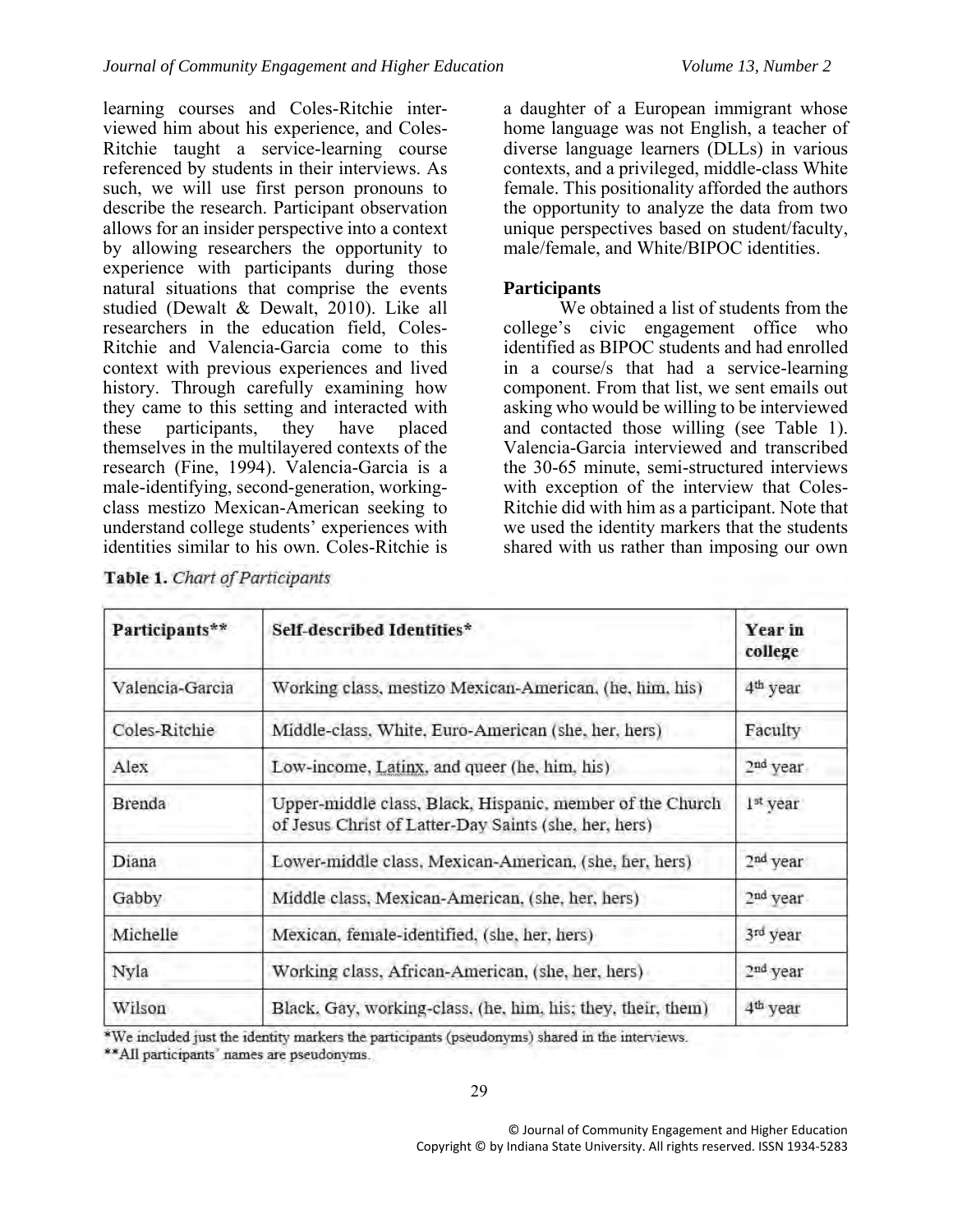identity markers on them. For example, some shared their religious identity and some did not, one used the term African-American and the other Black, and all shared their socioeconomic status in different ways. We assert that having participants describe their identities aligns with critical consciousness pedagogy.

# **Data Analysis**

We implemented the inductivedeductive approach, following the construction of a conceptual framework drawn from a comprehensive literature review that guided our data collection and analysis but still left us space for unanticipated information to emerge (Saldaña, 2013). As a faculty and student researcher collaborating on this project, we intentionally decided to have the student, who identifies as a first-generation and BIPOC, conduct the one-on-one semistructured interviews with the other selfidentified BIPOC students. Our thought was the students might feel more open and comfortable sharing their experiences with a peer with at least one shared identity. We wanted the contributions to include both of our perspectives and expertise on a continued and ongoing basis, to create a rich and nuanced analysis. Implementing the relevant first-cycle coding methodologies outlined by Saldaña (2013), we coded and recorded our field notes and interview transcripts to develop categories and themes. This process began with each one of us engaged in open coding all the interview data using the research questions as a guide. Then, we re-coded the aggregated data for common themes. With these emerging themes, we created memos where we began initial organization of the codes and analysis.

# **Limitations**

The design of this study was qualitative including 30- to 65-minute interviews with nine participants. As such, it may not be generalized to larger populations. The findings are also specific to one institution and may not be generalized to other institutions. Additionally, this study focused

solely on the experiences of the BIPOC students. To fully understand the program and decisions of service learning at the institution, the instructors and community partners would need to be consulted. In addition, observations of the service-learning site and courses would add to the understanding of BIPOC students' experiences.

# **Findings and Analysis**

Gathering data from BIPOC through interviews by a fellow BIPOC student added complex, valuable data to the research on designing effective service-learning courses. Even though we believe instructors were well intentioned when constructing their servicelearning courses, nevertheless, the data from the student interviews shed light on contextual aspects of service learning that unintentionally centered Whiteness. From the coding, recoding, memo-writing, and multi-layered analysis, three themes emerged that encompassed much of what the participants shared in their interviews. We share and analyze data within each of the following themes: (1) tensions in predominantly White spaces, (2) perils and promises of preparation, and (3) relationality with community partners, through the lens of pedagogy of Whiteness and critical conscious pedagogy.

# **Tensions in Predominantly White Spaces**

Instructors play an integral role in how students come to see their positions in the classroom. When students in service-learning courses work with local communities, the instructor is responsible for framing the relationship between the student, classroom, and community partner. In the interviews, Valencia-Garcia asked all the students what was challenging and rewarding about their service-learning courses. Wilson, a 4th year student, enrolled in a course that had a mandatory service-learning component. The students worked at a local after-school program serving primarily Black children with refugee status. In the interview, he told Valencia-Garcia his initial thoughts after being in the course for a few weeks. He said,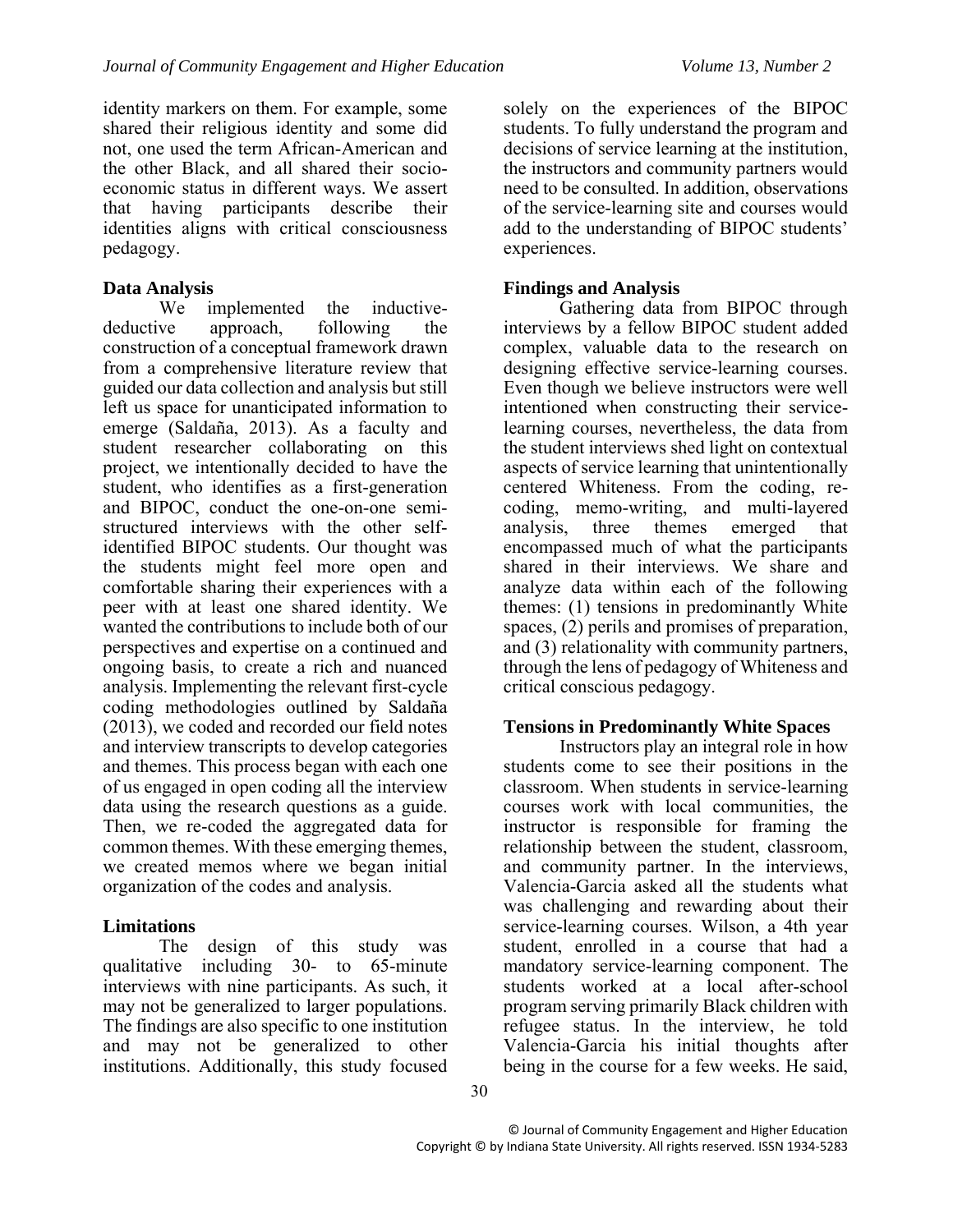"...girl, make it make sense to me, girl, how you all White and this is an all-White situation and y'all not doing what you supposed to do." Our data demonstrated that instructors, aware of some of these concerns, centered White students because of their desire to employ a CSL pedagogy, such as that discussed in Mitchell et al. (2012). It seemed that these instructors were aware, like Wilson, that White people can have a damaging impact when entering BIPOC communities without recognizing their privilege, the prevalence of White saviorism, and deficit views of marginalized communities (Gonzalez et al., 2008). As a Black student in the college course, Wilson saw this and in questioning it, hinted at his own discomfort. With the demo-graphic of the course being majority White, an issue presents itself: how BIPOC students might feel witnessing White students deconstruct their White racial identity as a precursor to working with young Black children.

Valencia-Garcia, in the same course as Wilson, points to the issue of conversations going nowhere when instructors do not have a clear goal in mind for their class discussions or teaching materials. The instructors attempted to lead discussions on race and class because the community partner consisted of majority Black children from refugee families, but it did not feel significant because it was too general and did not focus on the partner's needs. Valencia-Garcia explains "… It felt like we were talking about race and class forever." This is partially an issue of instructors keeping topics of White privilege at the center, as well as an issue of instructors not knowing how they want their students to engage. Wilson's discomfort with the majority White students in the course highlights the instructor's intentions. Although they may be attempting to be more critical by teaching White students to deconstruct their identities, too "much attention being devoted to deconstruction of the white center," causes "experiences on the margin [to] fade to black" (Leonardo, 2002, p. 45). Leonardo (2002) points us to the precariousness of critical conversations when the pedagogy of Whiteness is latent in servicelearning paradigms and beyond. An insistence on examining White racial identity aimlessly is, in fact, the nature of Whiteness.

A pedagogy devoted to White students cannot be expected to provide outcomes that are helpful to BIPOC communities. By definition, such pedagogical practices do not do the work of learning about BIPOC communities, and they end up having to supplement the curriculum. They "feel this responsibility because their instructors share the same assumptions and limitations as White and middle-class students and do not have the capacity to challenge racist and class-biased comments" (Mitchell & Donahue, 2009, p. 180). Alex, a 2nd year student, reports having had to do just this. He had two service-learning courses at the time of our interview, one of which was partnered with a high school, and the other with a city organization to service multiple schools from K-12. Of the course that partnered with the city organization, he said:

Because of my identities I feel like there's this responsibility for me to educate people. It becomes frustrating after having to do it so much, like having to tap into my lived experiences and into my traumas to benefit somebody else, but like it doesn't benefit me in any way.

With centering the curriculum and pedagogy on White students, the servicelearning courses referenced in these interviews repeatedly create a rift between BIPOC students and White students. BIPOC students commonly take issue with the Whiteness they see and feel, like Wilson, and then as the course goes on they have to teach from the margins, like Alex.

When Wilson said, "Y'all not doing what you supposed to do," he complicated the act of centering White students' identities, even if the intention is to have them deconstruct it for a critical outcome. Deconstruction of White racial identity might be essential for White students going into BIPOC communities, but it can be done in ways that do not set them at the center and at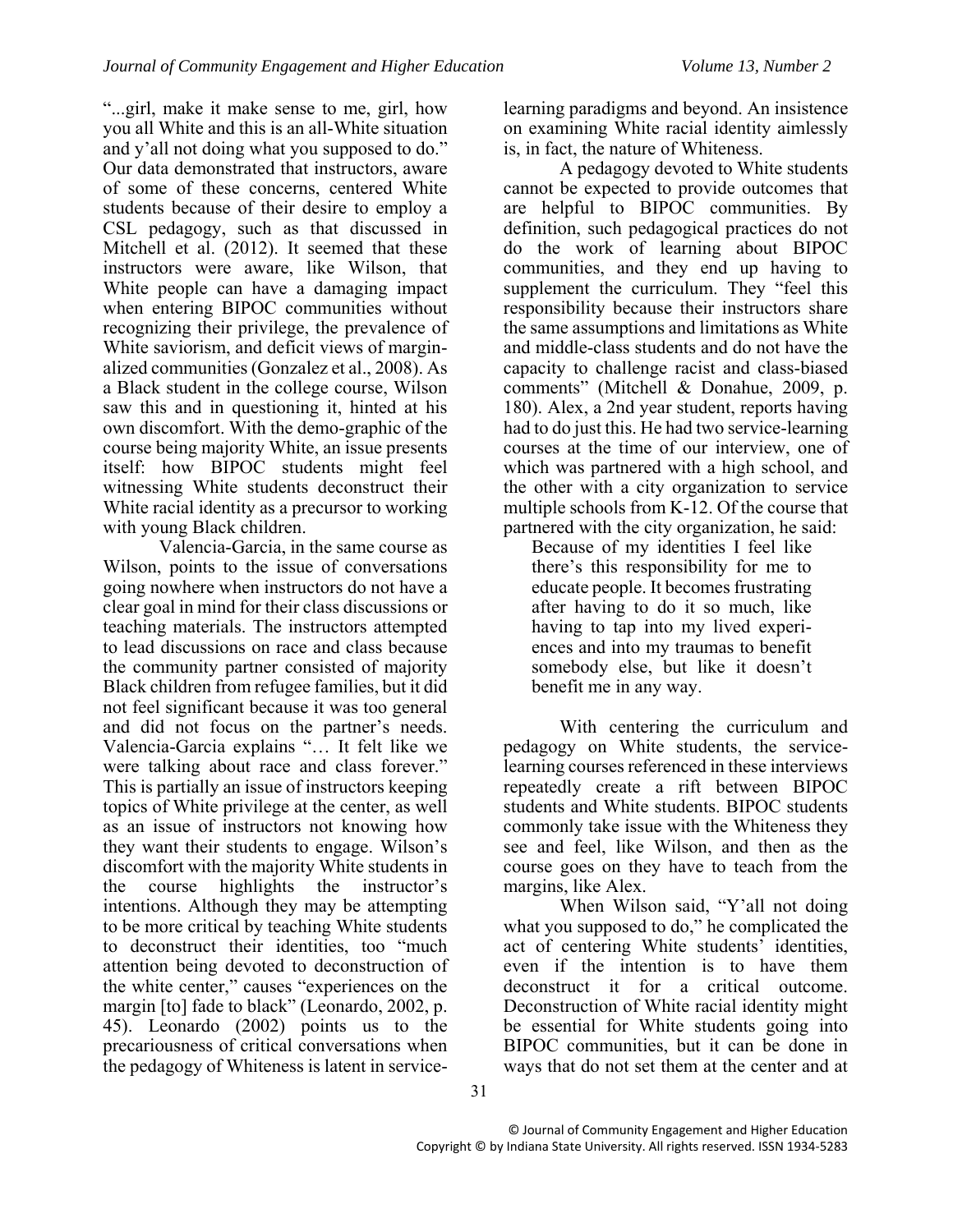the expense of BIPOC communities and students (Leonardo, 2002; Mitchell & Donahue, 2009; Paris & Alim, 2014). Wilson's and Valencia-Garcia's concerns additionally bring up questions of how instructors will manage group discussions between White and BIPOC students. An example from another student who was enrolled in the same class as Wilson and Valencia-Garcia, but during a different year, follows. Nyla said:

I felt very uncomfortable in [the college] class when we started to talk about race and privilege. And a lot of things were just coming up out of students [*sic*] mouths… they were like saying the N-word thinking it was ok, and saying that it's ok to be racist because everyone's a little bit racist and I just felt kind of, very uncomfortable because I was the only Black person in the class…. Only one of our professors was there and she didn't even address the issue.

Her instructors' failure to address the racial slur further illuminates the issue of prioritizing White students. When a White student used a racial slur, the instructor did not hold them accountable because the space was designed for them. Further, Nyla as a Black student is not protected against anti-Black racism and is left to fend for herself, in a class that continuously proves itself to be for White students. The course becomes increasingly more dangerous for Black students and, although this is not completely under the instructor's control, we question how she set the parameters for White students to be placed above the BIPOC students and children at the partner site.

An alternative to this positioning of the class and curriculum against BIPOC students was observed in other student interviews. Brenda, a 1st year student, was enrolled in a course that partnered with an English Language Development (ELD) program at a local high school. At multiple points through-

out the interview, she speaks on the pedagogy of the course, making note of how inviting it was for both White and BIPOC students, and how it focused on the high school they were working with. Brenda first described how it was a "student-led class," where each week had one service-learning student "going up and giving a presentation and… an activity." About the effect of this, Brenda continued to explain what she saw as the White students being tasked with thinking critically about who their community partner was because they had to connect racial and immigrant identities to larger social issues, then teach the students to do so through presentation and activity. From the interview we saw that the instructor had multiple strategies of promoting critical service learning, from self-reflections to guest speakers from the high school, to providing students with a pathway to speak with youth and teachers from the high school.

Everything Brenda described previously made it clear that the instructor had fostered a course where students felt a sense of solidarity between themselves and with the high school youth. At the start of the course, Brenda had felt annoyed with how she saw her White peers share various emotional responses, such as guilt and pity, when learning about immigration. As time went on, she explained that she began to feel more comfortable with those peers processing their emotions, sharing how one described himself as "'just this White boy who [comes] in and [doesn't] feel like [he's] doing anything" for the community partner. About this she said "he had a really hard time…. which was good, he was humbling himself… because [instructor's name] taught us that way." Watching the White student process his own sense of purpose in the course is something Brenda does not express having a problem with. She does not describe feeling affected by the White student, an immensely important instance that differs from an experience like Nyla's. Finally, Brenda's course fostered student learning and growth by focusing on the community partner; in contrast Nyla's course, in being devoted to Whiteness, created a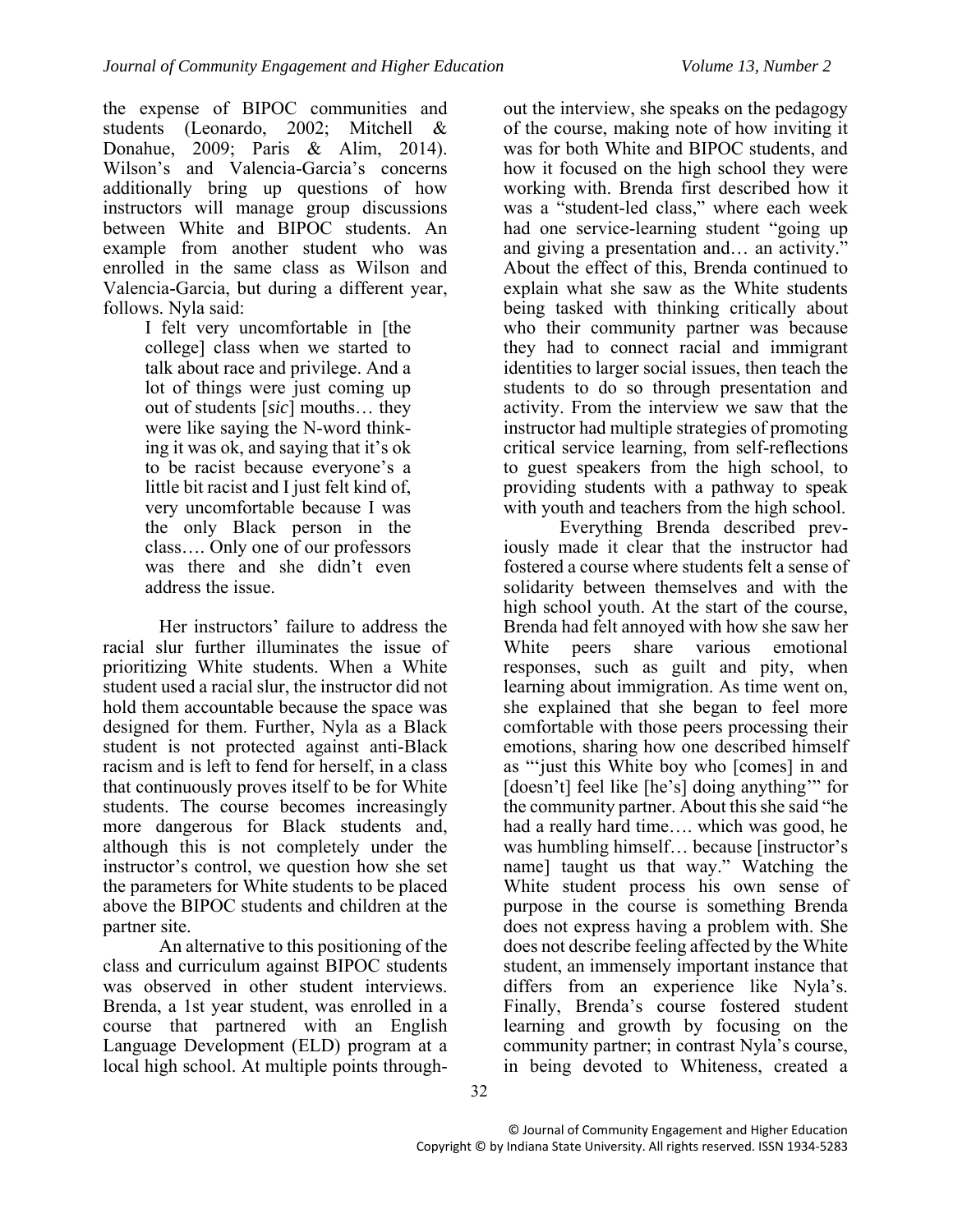hostile space for BIPOC that did little to prepare for working with their own community partner.

## **Perils and Promises of Preparation**

The previous theme explored how centering BIPOC students illuminated how Whiteness infiltrated the courses. In this section, we explore how Whiteness continues to impact how the instructors prepare students in their course to engage with partners at specific community partner sites. We asked all students these questions: *What did the professor(s) have you read/do to prepare for the service experience? How did those activities impact your engagement?* In this first example, the service-learning course required that students engage in an afterschool program that served primarily Black refugee children. Valencia-Garcia explains "[everyone's] conversation, most conversations outside of class, between students, would be that they were not preparing us very well for being there." Instead, he laments time was "spent going in circles with class discussions in a vague way." Nyla offered suggestions on what could have prepared her better:

…. I feel like the professor should have given us articles and videos on what we're walking into. So, like dealing with [name of school] students and how most of them are POCs and how most of them come from different, um, backgrounds, socioeconomic classes, and having readings on like what it is for POC to be in a predominantly white area, or what it is like for a student to go to school, who's pressured to go to school and not want to go to school.

Nyla offers practical ways of addressing community partners' needs under the lens of critical consciousness. For example, she suggests that they could have read articles and videos focusing on children with similar backgrounds as those at the site. They could have explored questions such as: What are their backgrounds (i.e. linguistic,

socioeconomic, racial, ethnic)? What is it like for them (Black refugee status students) to "go to school" in an area that is predominantly White? What are some pedagogical tools for working with children who are in the process of learning a new language? Nyla shares a desire for her instructors to be intentional in how they create reciprocity with their community partner by first preparing their students with culturally sustaining practices (Paris & Alim, 2014). She points to the critical need for the preparation at the college to include focusing the curriculum on how to effectively support the children where they will be working. Her suggestions demonstrate that she reflected deeply about her experience and what that meant for her to engage in a space, not her own, with integrity.

In contrast, in another service-learning course, instructors prepared their students in a starkly different way by focusing on the community site's context. Interestingly, the course's racial demographics were mostly BIPOC students. In this course, college students worked with local secondary students to mentor them in the college admissions process. Gabby, a 3rd year student, explained, "I felt a big part had to do with our cohort, um, I felt like we were all excited to help because, just because [we had a] similar background to them." Diana agreed that she was excited to give back in a way because she "[navigated] everything by [herself]." She shared how it was "really nice to get that opportunity to help a student out and be like 'this is how you apply to FAFSA, this is how you do this.'" This shared identity seemed to create an intrinsic desire on the part of the students to engage in the partnership. In addition, the instructors did not assume that having a shared identity was a replacement for intentional preparation for the community needs. The instructors spent considerable class time preparing Diana's and Gabby's cohort with specifics on effective mentoring strategies (Paris & Alim, 2014; Price et al., 2014; Mitchell et al., 2012; Winans-Solis, 2014). Diana told how "[instructors] are a huge thing…. [the instructors] were a huge resource to us in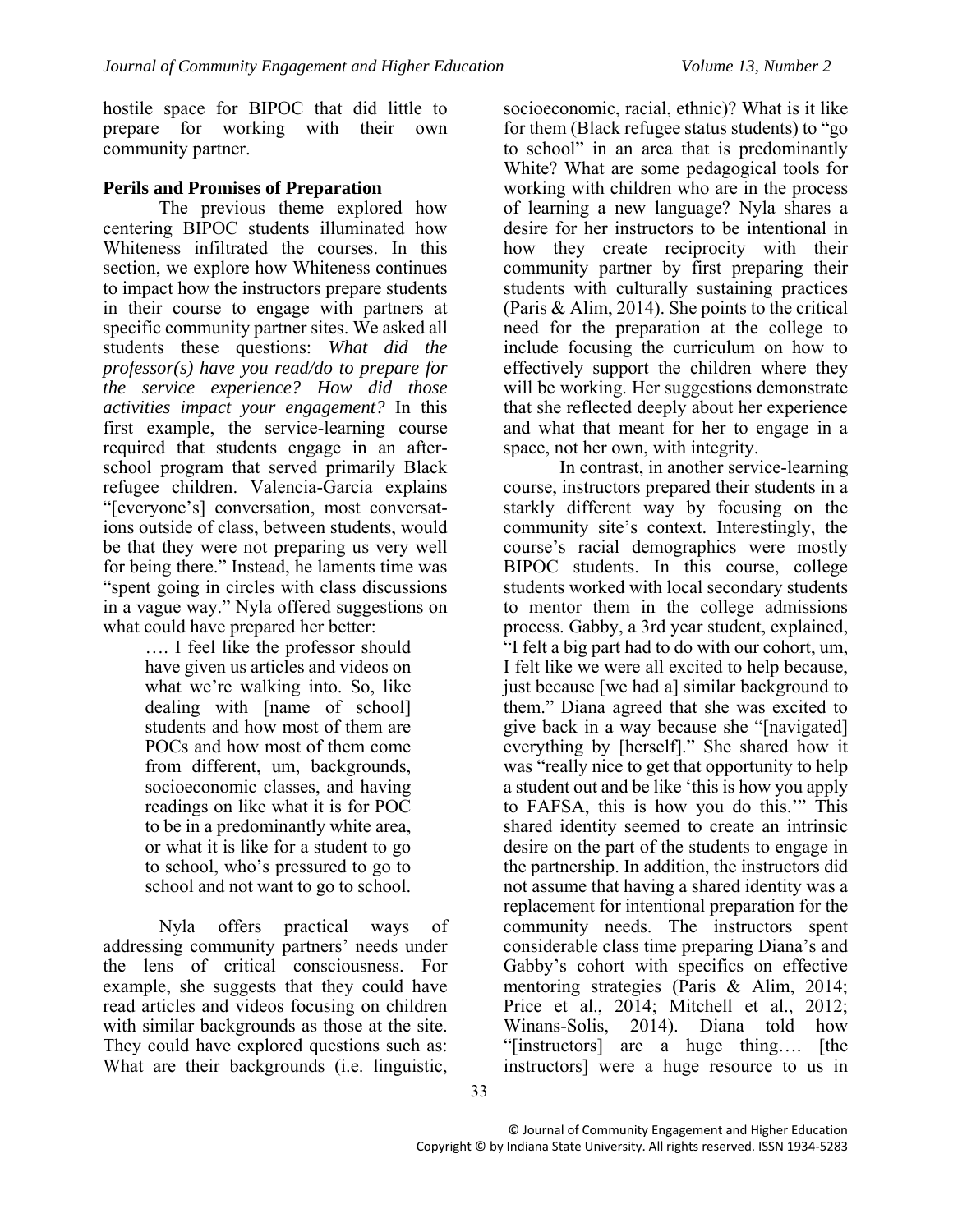learning how, how to connect." It's interesting to note that Diana and Gabby did not share the same frustration at having to wade through the process of watching White students process through their privilege and saviorism in the course, presumably because the course was primarily BIPOC students.

# **Relationality With the Community Partners**

Relationality is the interconnectedness drawn between phenomena—in our case that includes the BIPOC students, Whiteness that permeates everything, the partner site,<br>instructors, and classmates. This term and classmates. This term addresses the dynamism of the connections BIPOC students had when engaging in service learning. Interviewing BIPOC students about the relationships they built at the service sites demonstrated how their connections were impacted based on their complex identities (Green, 2003; Mitchell et al., 2012; Winans-Solis, 2014). We asked the students: *How did your identity (race, class, ability, etc.) impact the connections you made with the people from the partner site?* Not surprisingly, their answers were nuanced. The connections/ relationships contributed to tokenism, discomfort, meaningful connections, and pressure. We share and analyze data of the relationality of these connections as BIPOC voices are centered.

In two different courses, students engaged in service learning at secondary schools. One focused on college preparation assistance and the other on supporting ELs (English learners). Sharing a minoritized language surfaced as one of the most meaningful connections between BIPOC students and children at two different partner sites. The Spanish-speaking BIPOC students we interviewed formed connections based on their ability to exchange on a deeper level with children/youth who shared their language. The connection, through language and race, provided a space where both groups of students felt their identities were valued and as Diana said, "[We] were bringing something to the table" that those who were monolingual could not bring. Alex explained, "The college

students and the high school students empowered each other to feel seen in their respective contexts." Even as the curriculum of service-learning courses and partner sites often embraces a pedagogy of Whiteness due to structural constraints, these students created a space that highlighted and validated nondominant identities and languages.

Further, some BIPOC students utilized their lived experiences to inform engagement with community partners. Diana shared the identity of the student she worked with as female-identifying, and both were from immigrant families. She explained how she would sometimes "go off the agenda and see how [her student] was feeling." When she focused on her mentee's specific life circumstances, in addition to the college access content, their relationship flourished and became one of trust. She gained confidence in her ability to mentor and make a difference, and this outcome made [her] more confident that [she] could help" another student by leaning on what she knew from her

own identity and experiences.<br>Although shared shared identities had immense potential for BIPOC students in their respective contexts, it is inaccurate to assume that is always the case. Wilson and Nyla, both working-class, first-generation Black students who attended the same service-learning program (during different years), had distinct experiences. Working at the community site was a relief and confidence booster for Nyla compared to the college classroom. In describing her work with children, she explains, "we would really connect just because we had a lot of similarities and backgrounds in growing up." Her expression of comfort stands in stark contrast to her earlier quotes about the college classroom feeling hostile and negligent of Black identities.

Wilson, in contrast, felt extremely uncomfortable and disconnected with the children despite shared racial identity. He expressed that his identity of being a gay and male student was more salient in this context than being Black. He expressed feeling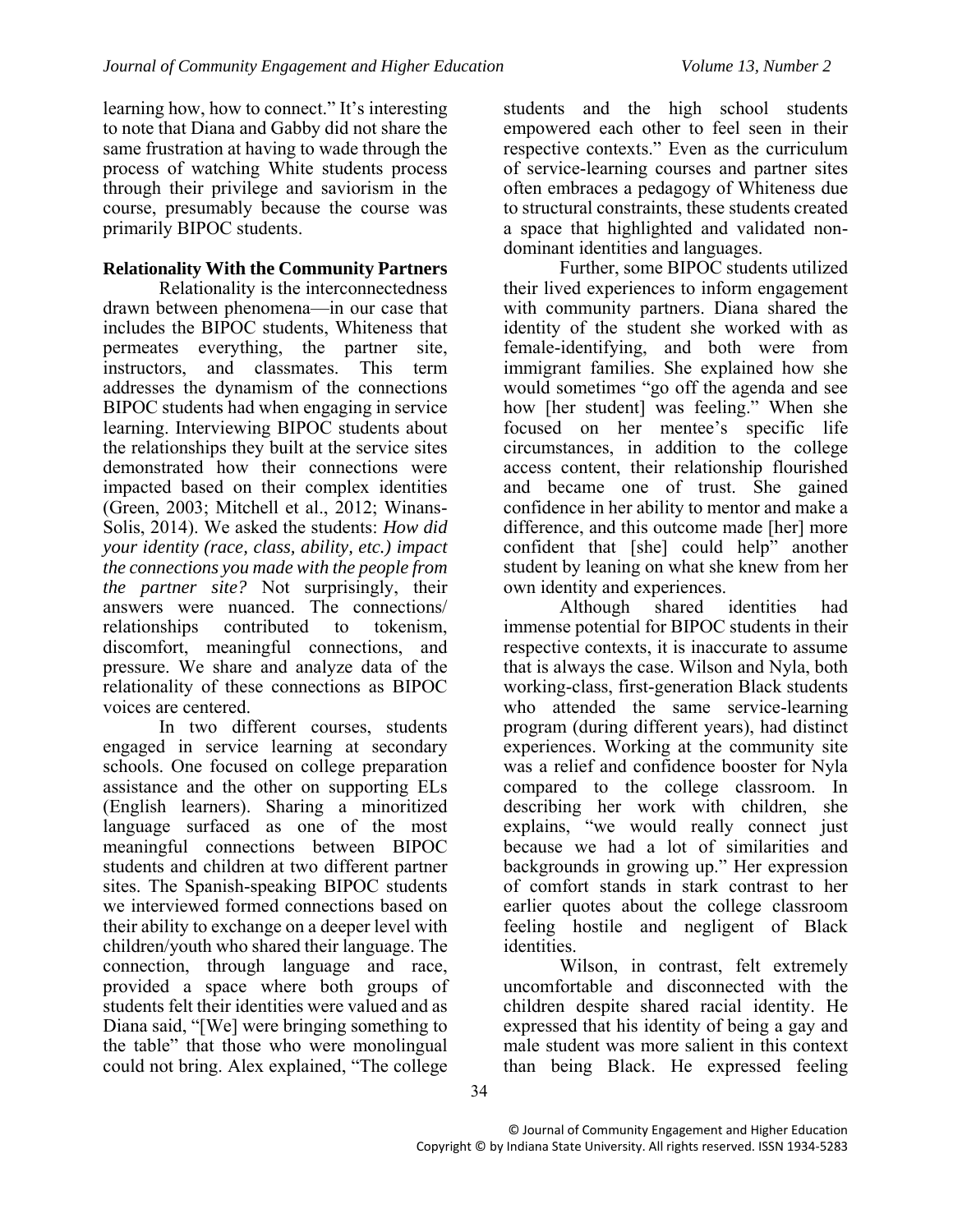worried about sharing himself fully, "dealing with children as a gay person, as a queer person, um, I was like mindful of my actions and, um, what I did, what I said, what I wore." He clarifies the need for instructors to be aware of who their students are and what kind of support they need/want. He expresses how he did not understand enough about the children at the site when he said, "I don't want to be having these conversations about queerness and shit like that with these children, um, because ...I don't know their experience with queerness. So, that could either lead to positive things or negative things and… I didn't want to find out." In Wilson's case, he did not know how those at the partner site would react if he expressed his queerness fully. His insecurity points back to the lack of preparation within the course concerning the context of the partner site. Nyla and Wilson's distinct experiences based on the intersections of their identities underscore the need for instructors to take a nuanced approach to finding placements for students. While Nyla's shared Black identity created connection, Wilson's created discomfort as he was not able to express his intersectional identity of being Black and gay (Mitchell & Soria, 2019).

Relationships built at partner sites can create extra pressure on BIPOC students when the engagement ends at the end of the semester, as they often see themselves in the youth they work with. Brenda lamented, "...it kind of makes me mad that, like, at myself, that once we stopped going, I just cut off everything with that school and, like, the students there." Similarly, Diana said, "I just didn't do a good job…. Part of me feels bad in that way, I created a relationship and I haven't continued it." Both Nyla and Brenda indicated an additional investment with the children and the site where they engaged. Because the connection was strong, and they often "saw themselves" in the students and the partner site, they said they were "mad at themselves" and "felt bad" when the experience ended (Mitchell et al., 2012). They both seemed to take responsibility for what they felt was their failure to continue the relationship with the

high school students, despite them both expressing extraneous reasons for why a relationship was difficult to maintain. Importantly, both students were in servicelearning programs they deemed to have been supportive and critical in their pedagogies, yet the issue of "feeling bad" persisted. Because the service-learning experience is embedded within the semester time structure relationships are fostered and then end abruptly. This is another example of how Whiteness disrupts the way relationships are created and valued from the BIPOC students' perspectives.

All of the BIPOC students shared how their experience at the partner sites seemed to be different from that of the White students. They expressed how they were able to connect in meaningful ways with the children at the site because they shared a historical BIPOC background. Like Jones et al. (2011) explain, the BIPOC students in all the partner sites experienced connection with children at the site differently "than their peers with dominant identities" (p. 36). Therefore, they were more likely to experience empowerment, confidence, and connection than their White classmates. Unlike their White classmates who may be overwhelmed by the complexity of social issues they hoped to solve, the BIPOC students in the study already came with lived experiences that mirrored some of the students at the service sites (Winans-Solis, 2014). We noted how often the BIPOC students said they felt "connected" to the children and more comfortable at the site than they did in the college classes, especially when the college classes were majority White students. At the same time, Wilson's experience provides a cautionary tale of how instructors need to understand the nuance of shared identity.

# CONCLUSION AND RECOMMENDATIONS

BIPOC students in service-learning classrooms have been the central focus of this study for two major reasons: first, because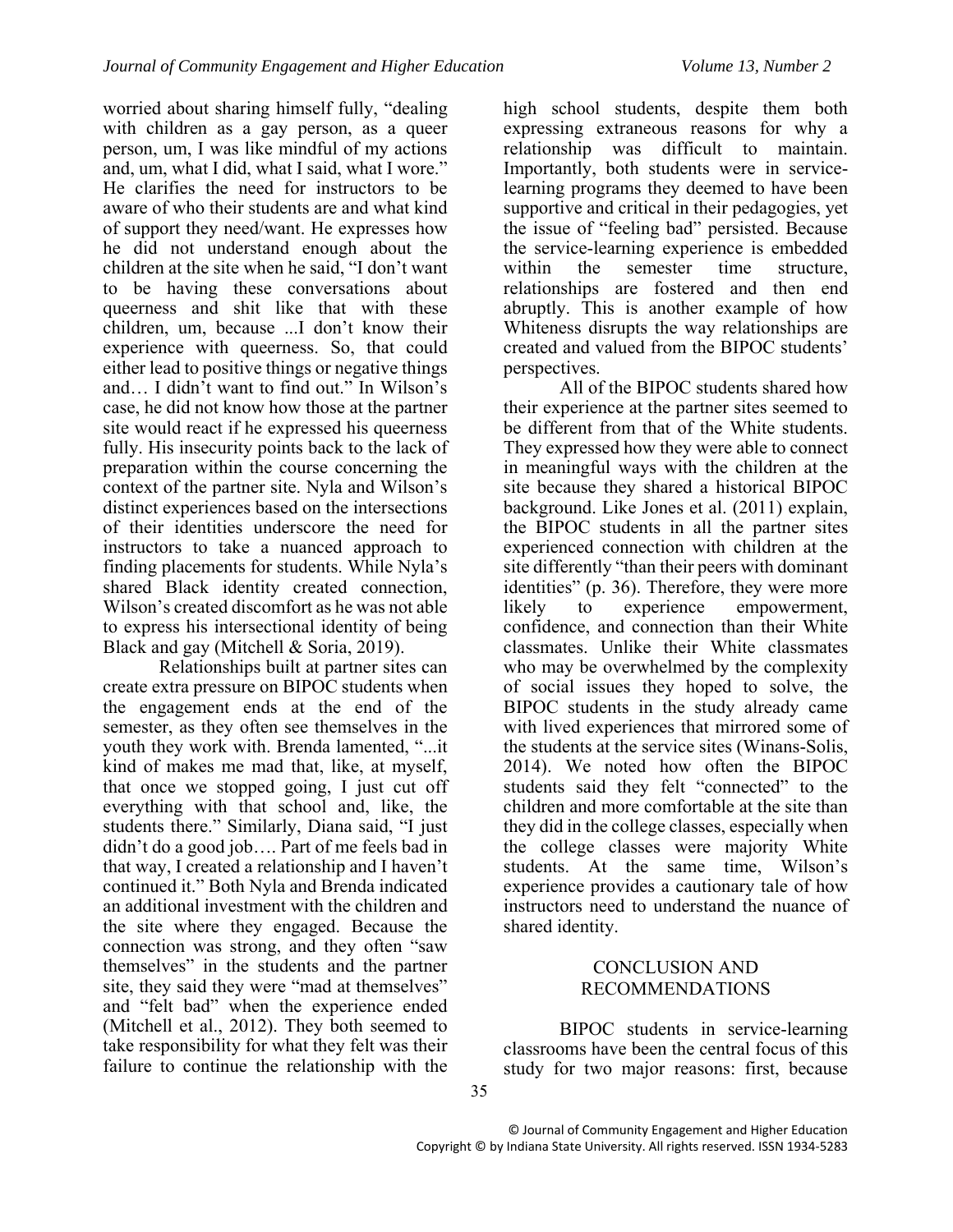their experience, voices, and learning are pushed to the margins, and, second, because movements toward the empowerment of BIPOC in service learning necessarily work toward the deconstruction of pedagogies of Whiteness. Critical consciousness pedagogy and critical service learning call for inclusion of community members in spaces of formalized education, like a college or university setting. We kept our focus on BIPOC students in the classroom, without much reference to community partners or their voices, because the work to transform service learning into something more critical needs to be approached from multiple angles: "the demographics of our institutions are changing. Service and service-learning can no longer be framed as an experience of 'giving back' or 'giving to' people less fortunate than ourselves" (Mitchell & Donahue, 2009, p. 187). In addition to the relationship between service-learning courses and community partners, the internal dynamics of such courses require their own scrutiny. On this, we present data from interviews where students had experiences ranging from painful to joyful, alienating to empowering. We contextualize these interviews in the study by analyzing how they viewed their course: how instructors set the tone, how peers treated each other along racial lines, how the curriculum made BIPOC students feel, and how they engaged at the partner sites. Students, in classes with primarily White students, reported the most alienating, uncomfortable, or painful experiences.

On discussions of critical concepts like race, the instructors led from the launching point of privilege, which does not allow for conversations to reach beyond the limitations of how privileged students already understand their own society. Setting up conversations to be more digestible for privileged students lends to the centralization of White identities (Winans-Solis, 2014; Butin, 2006). Critical scholars call for service-learning courses to meet the needs of various students; however, the treatment of White students' learning must be contextualized in how "privileged students also learn at the expense of their peers"

(Mitchell & Donahue, 2009, p. 183). Critical scholars ask for instructors to develop curriculum around critical consciousness pedagogy, but we found those concepts were often appropriated rather than embraced because instructors were overly concerned about accommodating their White students. They could be led to critically interrogate their own identity by understanding themselves as racialized through Whiteness and that be the launching point for discussions around their own identity (Leonardo, 2002). To prevent from teaching White students at the expense of BIPOC students and community partners, they must be taught with the intention of connecting their identity deconstruction to something more.

Given the tensions that existed within the service-learning courses, the data suggests we need to decenter Whiteness and implement critical consciousness pedagogy by focusing on the experiences these BIPOC students shared with us. We suggest three overarching recommendations as a result: (1) Resist the urge to center the service-learning preparation and pedagogy on Whiteness even if the class is majority White; (2) create choice and variety within the course and partner sites to address the variety of needs and experiences students bring; and (3) make a conscious effort to create accountable spaces so BIPOC students' experiences are considered and valued, but not tokenized.

First, instructors are used to teaching to the majority, which means primarily White students, especially in service-learning courses. All of our interviews revealed how Whiteness was centered in the courses. Our recommendation is for instructors to focus on the BIPOC students' lived experiences, funds of knowledge, and pedagogical preferences through critical conscious pedagogical strategies (Gonzalez et al., 2006; Paris & Alim, 2014). For example, instructors could implement community circles where students share their positionalities, create surveys with questions about their backgrounds and preferred ways of learning, and assign autobiographical timelines that highlight important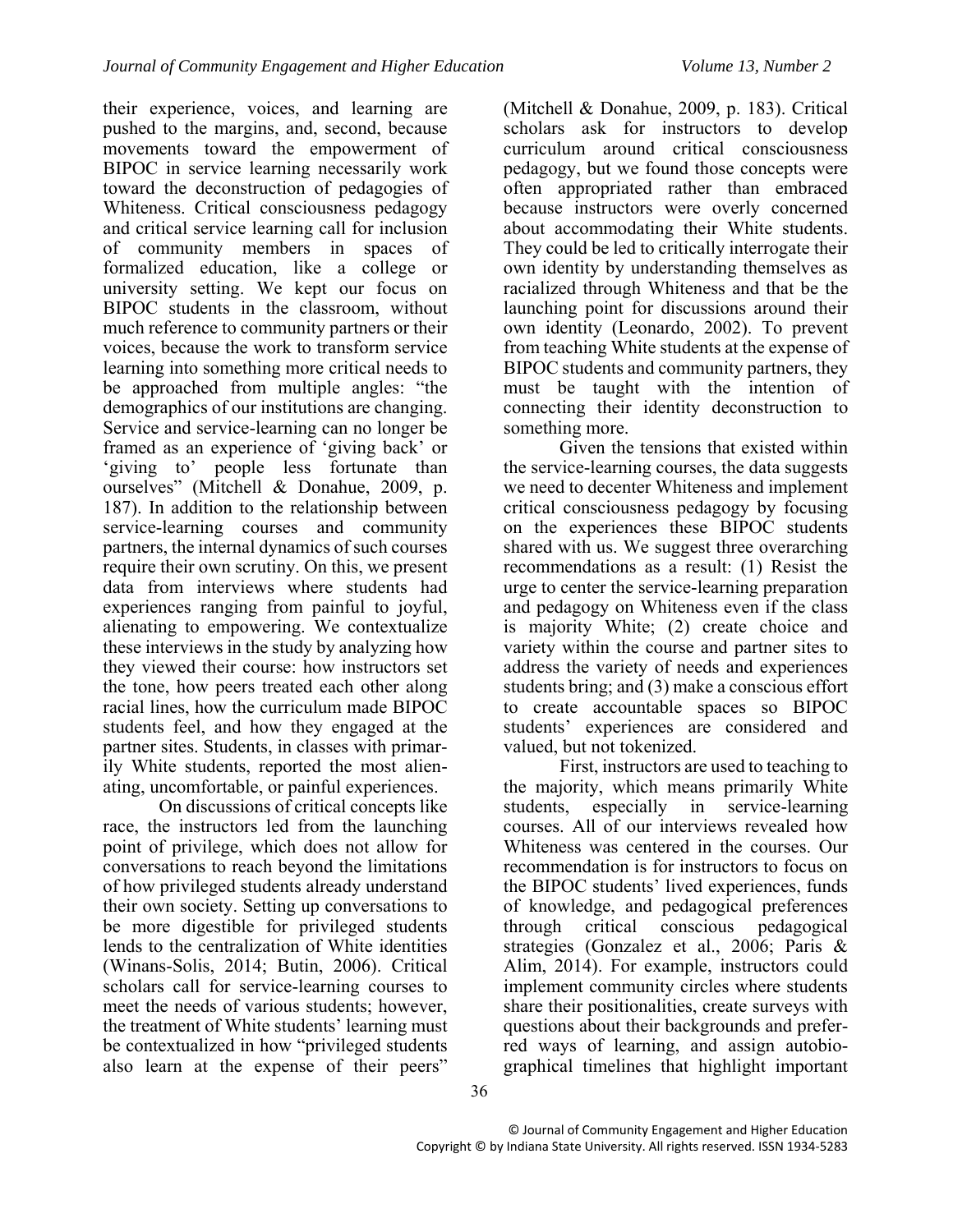elements of their education journeys and previous service-learning experiences. In addition, the community partner could be invited to the higher education space to share the culture and histories of the participants at their sites so that those identities are not silenced or reified. Instructors can bring empowering BIPOC voices into the classroom through guest speakers, films, articles, and podcasts that take the burden of teaching White students in the class from the BIPOC students.

Second, to address the needs of students who bring different lived experiences, instructors can employ a variety of strategies and options. Choice can be powerful if the instructor focuses on the curriculum content, but allows multiple pathways to arrive at an understanding of the core objective. Some strategies include literature circles and small reading groups where students read and discuss different material connected to the objectives allowing for students to process outside the whole class. The discussion of Whiteness, which is different from the pedagogy of Whiteness, could have multiple pathways that allow for BIPOC and White students to discuss race from multiple perspectives but with the unifying idea that race is dependent on what Leonardo (2002) calls "whiteness" and "colorness" (p. 31). Some students may need to read about White fragility and how Whiteness circulates structurally within our society and education institutions. Others could read about how to empower marginalized voices within colonial spaces—for example, how using the term BIPOC highlights that Blackness and Indigeneity are two additional categories with equal but distinct weight when discussing race. Not all students need to read the exact material or process as an entire class.

Finally, we recognize that CSL is difficult to achieve and maintain. Nevertheless, it is crucial that the instructor is accountable to BIPOC students. We have observed, repeatedly, that when Whiteness is present, critical service learning cannot be achieved and BIPOC students cannot be supported. For example, service-learning

instructors often teeter between putting too much focus on BIPOC's racial identity, and neglecting the needs of BIPOC because of their racial identity (Novick et al., 2011). To resolve this constant overcompensation, Novick et al. (2011) suggests instructors consistently monitor the issue to prevent from going one way or another. We would further add to this and say that, while monitoring the issue is important, perhaps more important is the recognition that Whiteness is at the center of this metaphorical teeter-totter. Our data show that instructors' struggle with critical service learning often has to do with their concern for accommodating White students instead of being accountable to BIPOC students.

BIPOC students' experiences and perspectives are often missing from servicelearning research and literature. Our study demonstrates that when they are given the weight and attention they deserve, BIPOC students present thoughtful inquiry for how instructors can purposefully analyze their pedagogical decisions with a critical conscious lens. Our research highlights BIPOC students' struggles with the power dynamics of racism and Whiteness in service-learning courses at the college and the partner sites. Although we did not center community partner voices, focusing on BIPOC students facilitates the transformation of service-learning courses for community partners, as some of their lived experiences are intertwined. To advance what our participants shared, we suggest concrete ways instructors can center BIPOC students' lived experiences, funds of knowledge, and pedagogical preferences, create a variety of pathways for reaching the purpose of the service-learning experience, and become accountable to BIPOC students even if they are small in number. Our work here contributes to the decentralization of Whiteness in civic engagement literature. We also recognize the need for critical scholarship that explores potential BIPOC centered pedagogies, so that the decentralization of White-ness can be followed up with further transformations of service-learning pedagogies.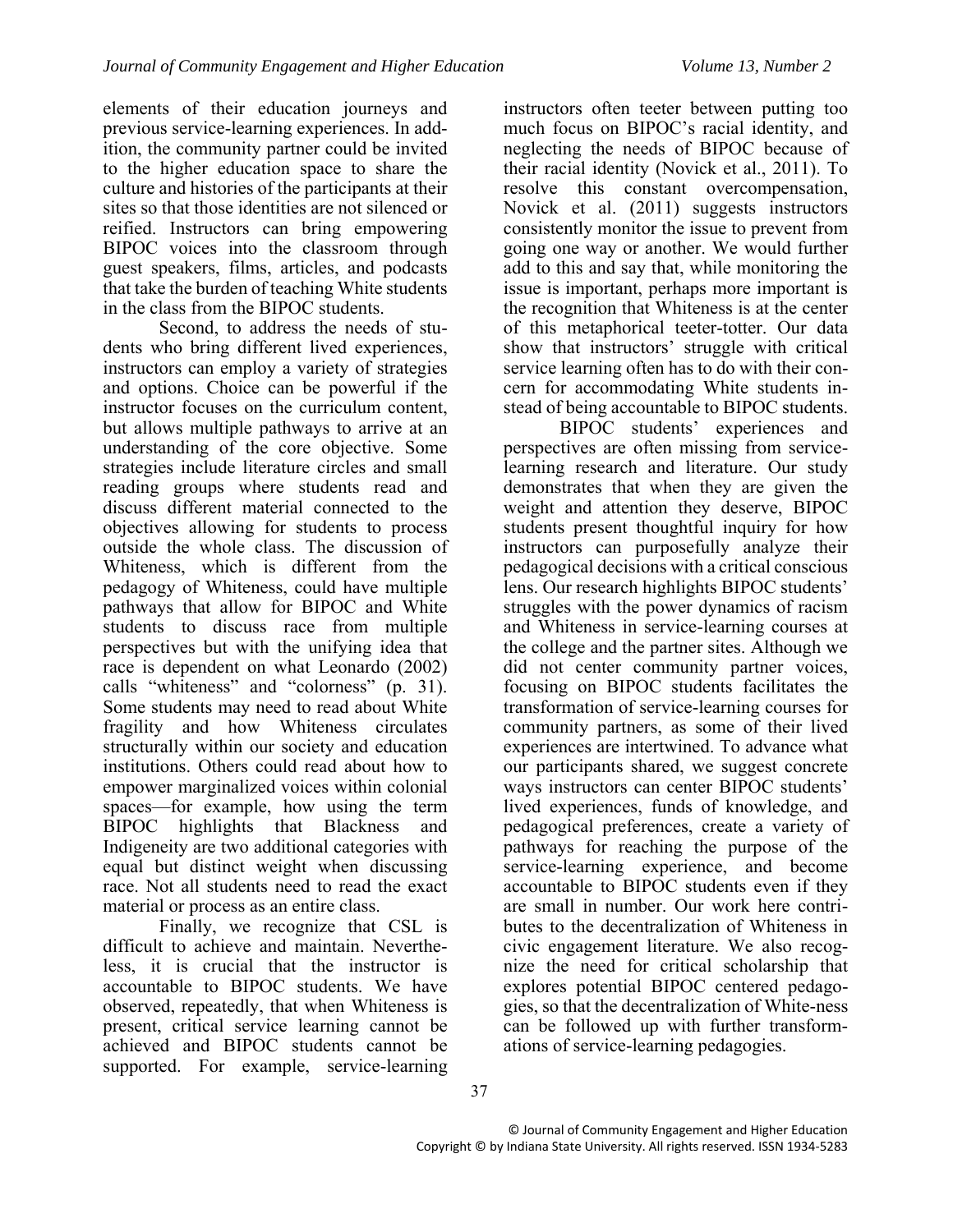#### **REFERENCES**

- Berrett, D. (2012). Harvard conference seeks to jolt university teaching. *Chronicle of Higher Education, 58,* 24*.* http:// chronicle.com/article/Harvard-Seeksto-Jolt/130683/
- Boyle-Baise, M., & Langford, J. (2004). There are children here: Servicelearning for social justice. *Equity & Excellence in Education,* 37, 55–66.
- Bocci, M. (2015). Service-learning and White normativity: Racial representation in service-learning's historical narrative. *Michigan Journal of Community Service Learning*, *22*(1), 5–17.
- Butin, D., & Seider, S. (Eds.). (2012). *The engaged campus: Certificates, minors, and majors as the new community engagement*. Springer.
- Butin, D. W. (2006). The limits of servicelearning in higher education. *The Review of Higher Education*, *29*(4), 473–498.
- Clark-Taylor, A. (2017). Developing critical consciousness and social justice selfefficacy: Lessons from feminist community engagement student narratives. *Journal of Higher Education Outreach and Engagement, 21*(4), 81–115.
- Clifford, J. (2017). Talking about servicelearning: Product or process? Reciprocity or solidarity? *Journal of Higher Education Outreach and Engagement*, *21*(4), 1–13.
- da Cruz, C. G. (2017). Are we really helping communities? A teaching case to challenge dominant narratives about sources of inequity. *Journal of Community Engagement and Scholarship*, 10(1), 11.
- Dewalt, K., & Dewalt, B. (2010). *Participant observation: A guide for fieldworkers* (2nd ed.). AltaMira Press.
- Endres, D., & Gould, M. (2009). "I am also in the position to use my whiteness to help them out": The communication of whiteness in service

learning. *Western Journal of Communication*, *73*(4), 418–436.

- Evans, L., & Moore, W. L. (2015). Impossible burdens: White institutions, emotional labor, and micro-resistance. *Social Problems*, *62*(3), 439–454.
- Fine, M. (1994). Working the hyphens: Reinventing self and other in qualitative research. In N. K. Denzin & Y. S. Lincoln (Eds.), *Handbook of qualitative research* (pp. 70–82). Sage Publications, Inc.
- Freire, P. (1973). *Education for critical consciousness*. Bloomsbury.
- Giroux, H. A., McLaren, P. L., McLaren, P., & Peter, M. (Eds.). (1989). *Critical pedagogy, the state, and cultural struggle*. Suny Press.
- González, N., Moll, L. C., & Amanti, C. (Eds.). (2006). *Funds of knowledge: Theorizing practices in households, communities, and classrooms*. Routledge.
- Green, A. E. (2003). Difficult stories: Service-learning, race, class, and Whiteness. *College Composition and Communication*, 276–301.
- Greene, M., Darder, A., Baltodano, M., & Torres, R. (2009). *The critical pedagogy reader.* Routledge.
- hooks, b. (2003). *Teaching community: A pedagogy of hope.* Psychology Press.
- Jacoby, B. (Ed.). (2003). *Building partnerships for service-learning*. Jossey-Bass.
- Jones, S. R., Robbins, C. K., & LePeau, L. A. (2011). Negotiating border crossing: Influences of social identity on service-learning outcomes. *Michigan Journal of Community Service Learning*, *17*(2), 27–42.
- King, J. T. (2004). Service-learning as a site for critical pedagogy: A case of collaboration, caring, and defamiliarization across borders. *The Journal of Experiential Education*, *26* (3), 121–137.

38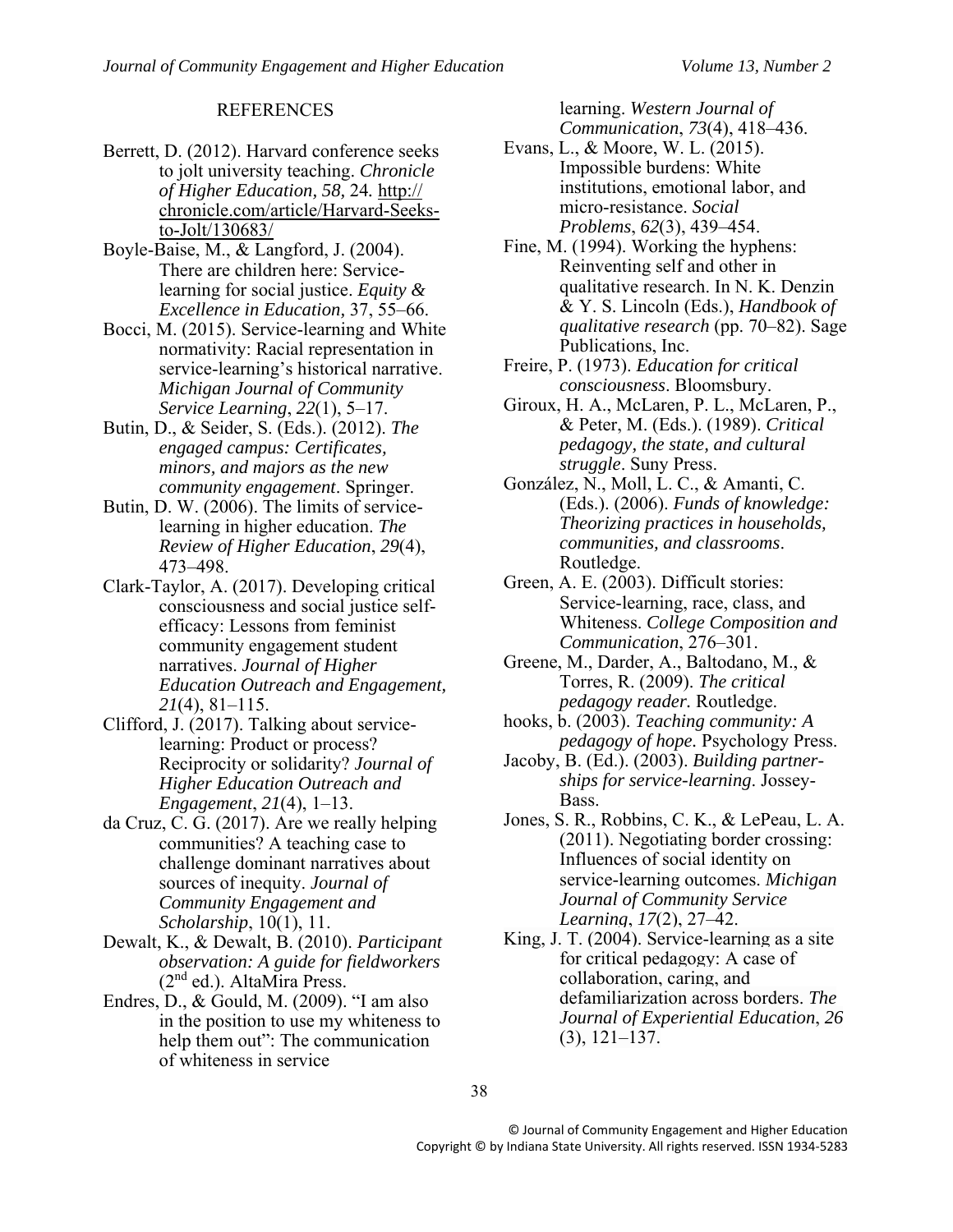- Kuh, G. D. (2008). Excerpt from high-impact educational practices: What they are, who has access to them, and why they matter. *Association of American Colleges and Universities*, *14*(3), 28–29.
- Kuttner, P. (2016). Hip-hop citizens: Artsbased, culturally sustaining civic engagement pedagogy. *Harvard Educational Review, 86*(4), 527–555.
- Leonardo, Z. (2002). The souls of white folk: Critical pedagogy, whiteness studies, and globalization discourse. *Race ethnicity and education*, *5*(1), 29–50.
- Mitchell, T. (2008). Traditional vs. critical service-learning: Engaging the literature to differentiate two models. *Michigan Journal of Community Service Learning*, 50–65.
- Mitchell, T. D., & Soria, K. M. (2019). Community engagement experiences of college students with minoritized sexual and gender identities. *International Journal of Research on Service-Learning and Community Engagement*, *7*(1), 11482.
- Mitchell, T. D. (2017). Teaching community on and off campus: An intersectional approach to community engagement. *New Directions for Student Services*, *2017*(157), 35–44.
- Mitchell, T. D., Donahue, D. M., & Young-Law, C. (2012). Service learning as a pedagogy of Whiteness. *Equity & Excellence in Education*, *45*(4), 612– 629.
- Mitchell, T. D., & Donahue, D. M. (2009). "I do more service in this class than I ever do at my site": Paying attention to the reflections of students of color in service-learning: New solutions for sustaining and improving practice. In J. Strait & M. Lima (Eds.), *The future of service-learning: New solutions for sustaining and improving practice* (pp. 172–190). Stylus Publishing.
- Muñoz, S. M., Vasquez Heilig, J., & Del Real, M. (2019). Property functions of Whiteness: Counter-narrative analysis of Teach for America and their

partnership with Black and Latinx fraternities and sororities. *New Directions for Student Services*, *165*, 61–71.

- Noel, J. (2014). Developing sustainable community engagement by repositioning programs into communities. In S. Iverson & J. James (Eds.), *Feminist Community Engagement* (pp. 175–191). Palgrave Macmillan, New York.
- Novick, S., Seider, S. C., & Huguley, J. P. (2011). Engaging college students from diverse backgrounds in community service learning. *Journal of College and Character*, *12*(1).
- Ostrander, S. A. (2004). Democracy, civic participation, and the university: A comparative study of civic engagement on five campuses. *Nonprofit and voluntary sector quarterly*, *33*(1), 74–93.
- Paris, D., & Alim, H. S. (2014). What are we seeking to sustain through culturally sustaining pedagogy? A loving critique forward. *Harvard Educational Review, 84*(1), 85–100.
- Price, V., Lewis, G., & Lopez, V. (2014). Service-learning with students of color, working class and immigrant students: Expanding a popular pedagogical model. *Currents in Teaching and Learning*, *7*(1).
- Saldaña, J. (2013). *The coding manual for qualitative researchers.* Sage.
- Sandy, M., & Holland, B. A. (2006). Different worlds and common ground: Community partner perspectives on campus-community partnerships. *Michigan Journal of Community Service Learning*, *13*(1), 30–43.
- Ting, S. R. (2003). A longitudinal study of non-cognitive variables in predicting academic success of first-generation college students. *College and University, 78*(4), 27–31.
- Winans-Solis, J. (2014). Reclaiming power and identity: Marginalized students' experiences of service-learning.